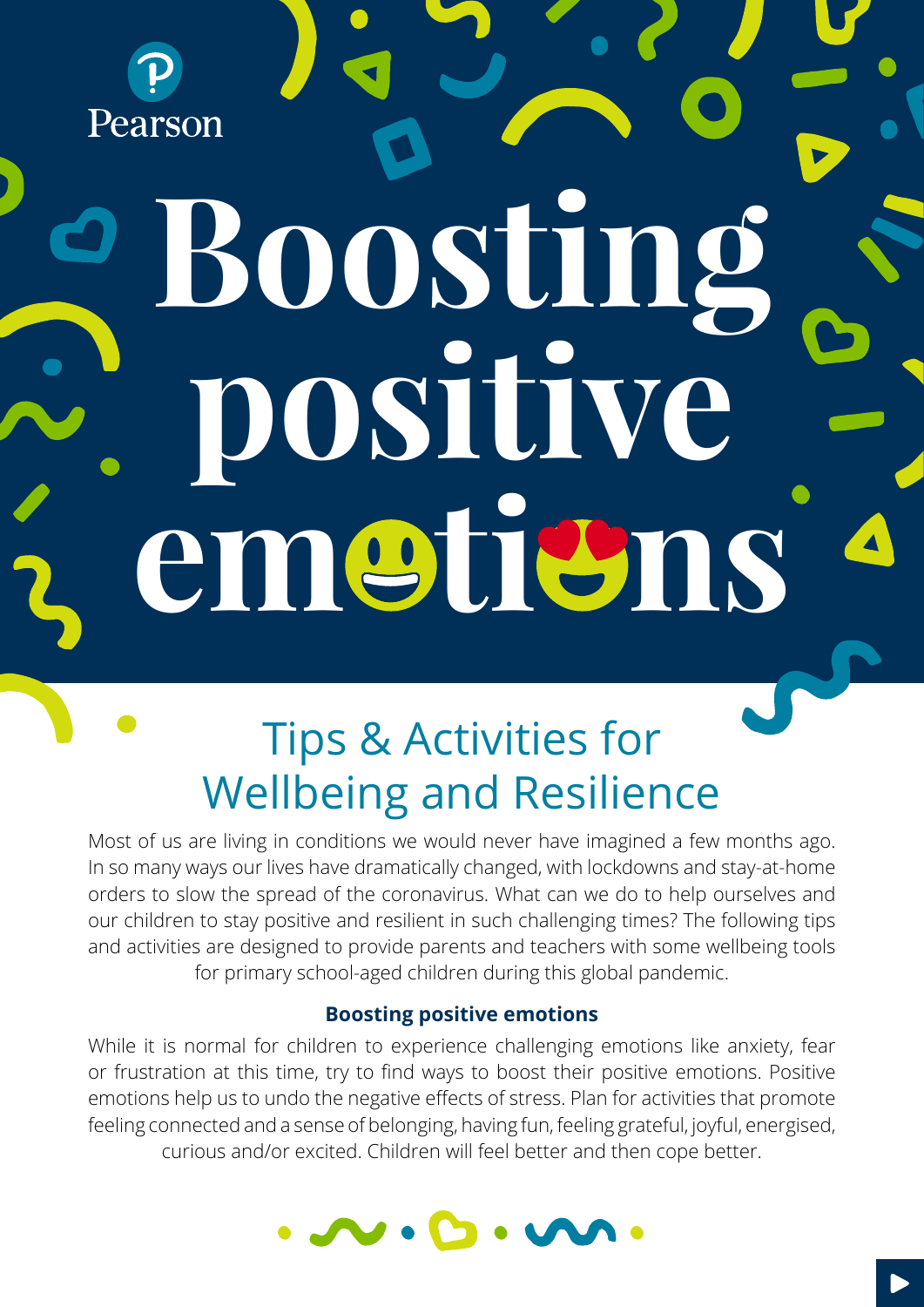## Activities

#### **Everyone has pleasant and unpleasant feelings**

Younger children could make a paper plate puppet – on one side of the paper plate is a happy emoji face, on the other side a sad emoji face. Older children could make a range of different emoji masks. All can play, how would you feel if….

- You got soaking wet while playing or walking outside
- You won a prize for your drawing or writing
- You were playing your favourite game
- You got lost in the shopping centre
- Your best friend phoned you to play a game over the phone
- You fell over and hurt yourself
- Someone said you were stupid
- You broke your computer or tablet
- You found something you love that you thought you had lost
- Your friend said something mean to you
- Your grandma gave you a special present.

Talk about how everyone has pleasant feelings most of the time and that it's normal anytime, but especially during COVID-19 lockdown, to also experience some unpleasant feelings like feeling frustrated or sad. We naturally feel this because we can't go to school, visit our friends or other people in our lives that we would like to see, and can't do group sports or many other activities that take us outside the house. So we need to be the boss of our unpleasant feelings and learn to change our bad mood into a good mood.

#### **Good mood hunt**

*The Good Mood Hunt* by Hiawyn Oram and illustrated by Joanne Partis is a great picture book for shared reading (also available on YouTube). It's about Hannah who wakes up in an infectious happy mood and then remembers she has nothing for Show and Tell and her good mood disappears. As she looks for something to show her classmates, she discovers all kinds of things she had lost that make her happy. Although this book is for young children, the message is relevant for all ages – we can change a bad mood into a good mood by actively engaging in activities which boost positive emotions, so we cope better at this time of lockdown.

#### **Go on your own Good mood hunt**

Look around your home for 3 things that help you feel happy – it might be your favourite book, photo, drawing, soft toy or game. For older children what activities do you like doing best at home that help change a bad mood into a good one, such as reading, painting/drawing/craft, playing music, kicking a football, hitting a tennis ball against a wall, developing dance routines etc.?

#### **Make a happy cube**

On each of the six sides draw and write about one thing that makes you happy. When you are feeling down, roll your cube to remind you of how to change your bad mood into a good mood.

#### **Make a hand hopper**

Use an outline of your child's hands and write down or ask each other eight questions about positive emotions representing each finger, such as what makes you calm, curious, proud, happy, excited, interested, surprised or grateful. Then write eight answers.